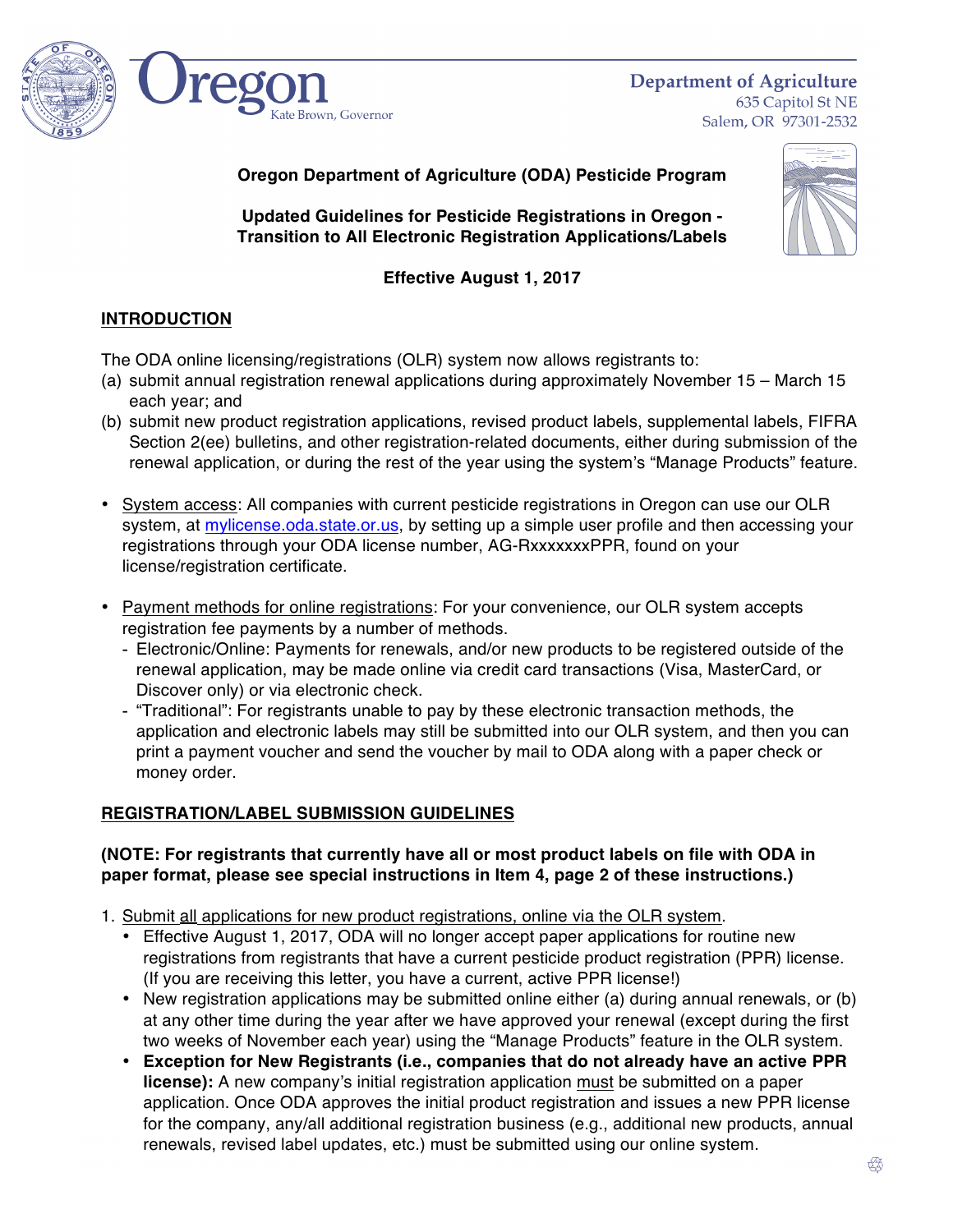- **Exception for new FIFRA Section 24(c) Special Local Need (SLN) registrations**: Applications for new SLN registrations must still be submitted on a paper application form (although all supporting documentation with these applications may be submitted electronically by email to one of our registration specialists - see our contact information below).
- 2. For products already registered in Oregon, submit **all** label updates (e.g., revised labels, supplemental labels, 2(ee) bulletins, etc.) online via the OLR system.
	- ODA appreciates that many registrants are already submitting revised labels and bulletins electronically, via our OLR system. However, please be aware that, beginning immediately, we will no longer accept revised labels and bulletins in paper form. As always, label updates are not accepted on CD or by email.
	- Label updates may be submitted either (a) during annual renewals, or (b) at any other time during the year (except during the first two weeks of November each year) using the "Manage Products" feature in the OLR system.
	- NOTE: Though not required, it is especially helpful to us (and appreciated!) when your label updates include submission of a cover letter or memo summarizing the changes to the label.
	- **Exception for FIFRA Section 24(c) SLN label revisions:** ODA does not accept SLN revisions online. ODA will contact registrants in advance of label expirations or other necessary revisions required by ODA or EPA. Only ODA registration staff may upload SLN labels into our OLR system.
- 3. Please limit routine label update submissions during annual renewals.
	- The best time/method to submit routine label updates to ODA is after we have approved your annual renewals application, using the Manage Products feature in OLR.
	- With your renewal applications, registrants are encouraged to limit submissions of revised labels and bulletins to only the most critical and time-sensitive updates, to the greatest extent possible.
	- We understand that many registrants use the annual renewal application process as a convenient time to submit all recent label revisions to us. However, in order to approve a renewal and officially activate a company's license and registration for the year, our OLR system requires that we review/approve all registration-related labels (new/revised) submitted with the renewal application. Thus, as the number of label updates you submit with your renewal application increases, there is a proportional increase in the time ODA requires for approval of your renewal. This results in a delay of you receiving your license.

## **4. Special instructions for companies that have all or most labels in paper form at ODA.**

- Effective immediately, please comply with our requirement that all future label updates and new product applications must be submitted electronically (labels in pdf format only), either during renewals or through the Manage Products feature of our OLR system, according to the guidelines above.
- Even though you may wish to assist us in our goal of fully populating our label collection with electronic labels as soon as possible, submitting electronic label replacements for all the labels we currently have in paper format would simply overwhelm us! Therefore, **please do not attempt to immediately submit electronic labels for your entire product line into our OLR system**.
- During 2018 (possibly extending into 2019), in a systematic manner, ODA will be directly contacting companies with all/mostly paper labels on file with us, to request submission of electronic labels to replace your paper labels. Please bear with us and cooperate as you are able when we contact you for these label uploads.